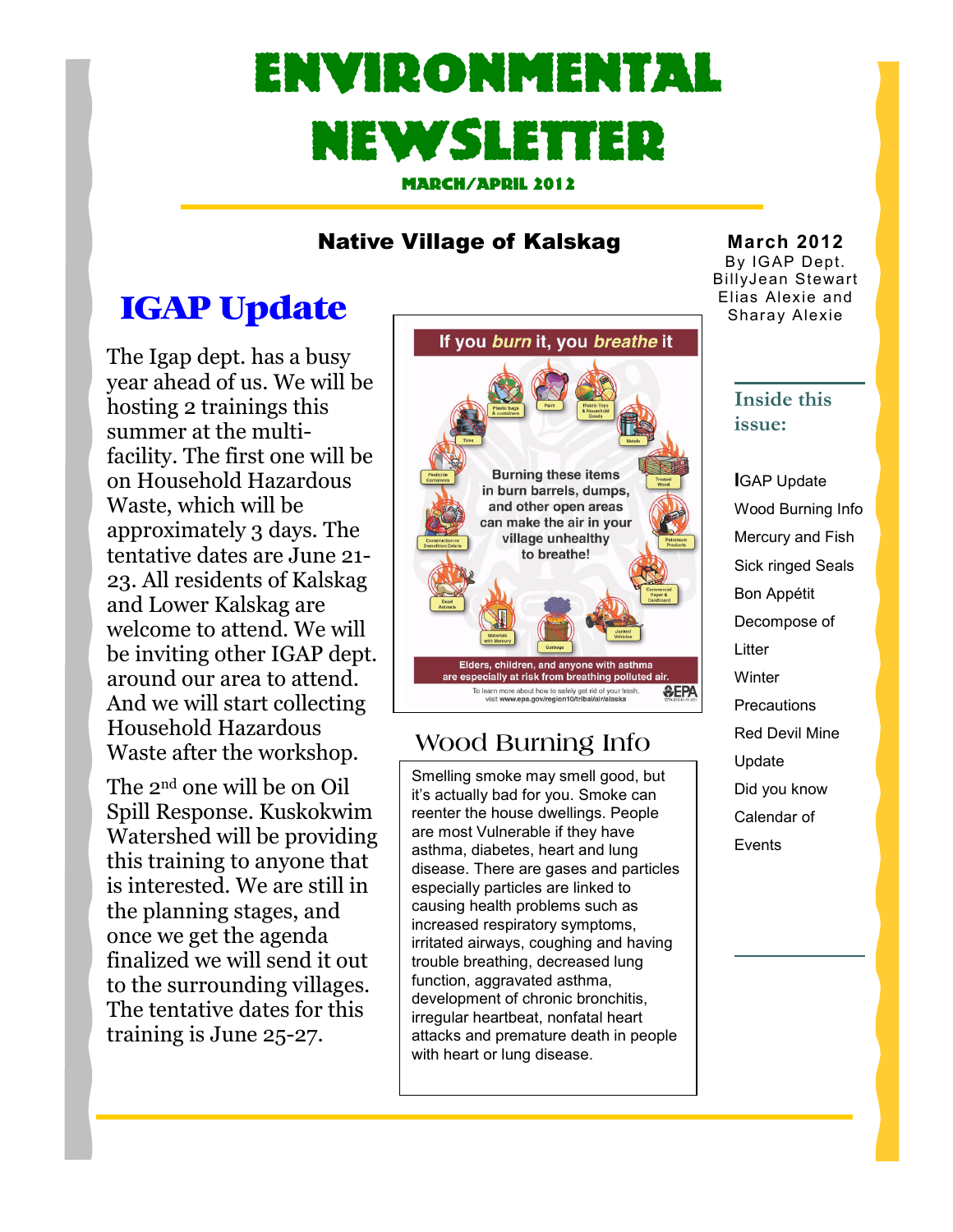# Mercury and Fish

Fish and other traditional foods are very nutritious and are usually an excellent choice for a healthy diet. However, some fish may not be safe for women of child-bearing age and young children to eat in large amounts because they contain mercury. The Alaska Division of Public Health has provided a fact sheet on mercury in burbot (lush) and pike from the Middle Kuskokwim River area. It includes preliminary consumption advice for women and children who eat pike, burbot, and burbot liver caught in the Mid-Kuskokwim River and nearby streams. The guidance is preliminary, meaning that it will be updated with final numbers and additional guidance for dried pike and pike of different sizes when we have completed the testing. For example, large pike (those longer than 2 feet) generally have higher mercury concentrations than small pike, even if they are from the same area. If you have any questions about this fact sheet or Alaska's fish consumption guidelines, please contact the Environmental Public Health Program at (907) 269-8000. Thank you.

| Mercury Concentration mg/kg weight                         | mg wt | kg wt | How much to eat |
|------------------------------------------------------------|-------|-------|-----------------|
| Burbot (lush) liver Mid-Kuskokwim River                    |       | 0.15  | unlimited       |
| Burbot & Pike liver George river, Stony river, & Mid-Kusko | 0.15  | 0.32  | 16              |
| Burbot meat from the Mid-Kuskokwim River                   | 0.32  | 0.4   |                 |

#### Wild Chinook Salmon Declining

The Chinook salmon, Oncorhynchus tshawytscha, is the largest species in the pacific (Oncorhynchus) salmon family. Chinook are an anadromous fish native to the North Pacific Ocean and the river systems of western North America ranging from California to Alaska.

Scientists have found that only about ten percent of the fall-run Chinook salmon spawning in California's Mokelumne River are naturally-produced wild salmon. A massive influx of hatchery-raised fish that return to spawn in the wild is masking the fact that too few wild fish are returning to sustain a natural population in the river.

The study, published in the online journal PLoS ONE, highlights the danger of relying on ordinary census For this study, the researchers were able to identify hatchery fish by using a novel technique to detect traces of a hatchery diet preserved in the ear bones of adult fish. A copy of the full article is available at techniques to evaluate the health of wild salmon populations and their habitats. http://bit./z03jzH





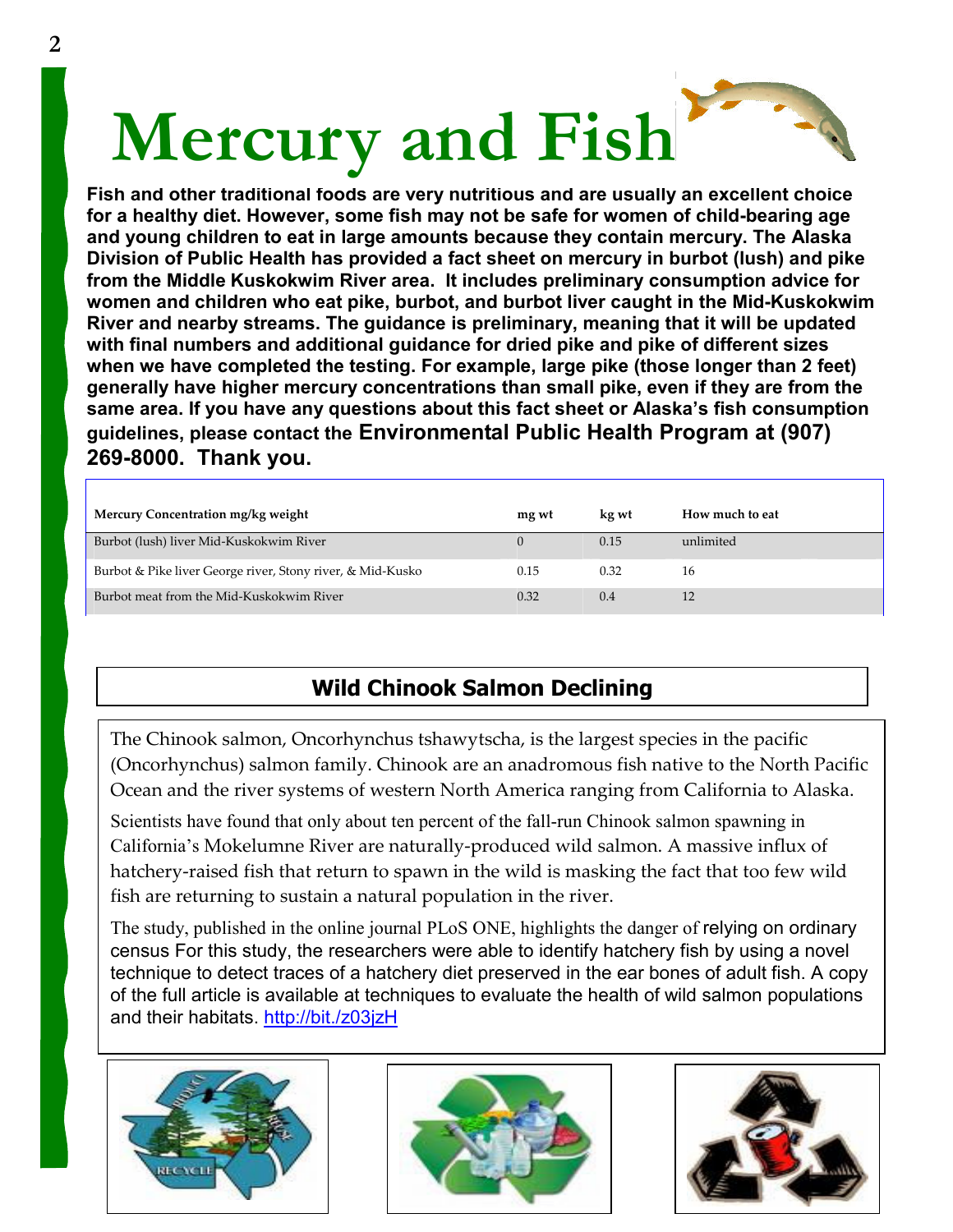### Scientists Find no Radiation in Alaska's Sick Ringed Seals



#### Energy Wise Info

The wattage rating tells how much electricity a bulb uses, not how bright it is. Compact fluorescent light bulbs are a bright idea. They use less electricity and last up to 10 times longer than incandescent bulbs. Fluorescent light bulbs use 75 percent less energy then incandescent bulbs. With 100 –watt incandescent bulb produces the same amount of light as two 60-watt bulbs and uses less energy. Standard incandescent bulbs use only 5 to 8 percent of their energy to produce light. The rest is dissipated as heat. Lamps placed where their light can reflect off at least two walls, such as in a corner, provide the most light for your money.

Many devices can help save energy on lighting. Look for automatic timers, motion sensors and dimmers. Linear fluorescent tubes are suitable for your kitchen, bathroom and utility area, and come in all sorts of styles and lengths. A halogen lamp is like an incandescent lamp with a special reflector to improve light focus. Outdoor halogen lighting is great for gardens and pathways, and it uses much less energy than standard incandescent lights. Halogen lighting has light output that is similar to a regular incandescent bulb but uses up to 40 percent less energy. These are some ways to save energy.

Radiation does not appear to be causing the mysterious affliction that has sickened and killed scores of Arctic ringed seals, according to NOAA and US Fish and Wildlife **Service** 

Scientists have conducted preliminary qualitative screening of a few tissue samples from both healthy and sick seals involved in this unusual mortality event for possible radionuclide exposure. Because of the timing and scope of the March 2011 Fukushima Daiichi nuclear power plant accident in Japan, radiation exposure was one of many factors assessed. However, no radiation levels were found in these samples that would directly cause the symptoms seen in the seals. Test results show radiation levels are within the typical background range for Alaska.

An international team of scientists continues to investigate the cause of the 2011 unusual mortality event. Drs. John Kelley and Douglas Dasher, who are the leads for the radiation assessment, are working with the University of Alaska Fairbanks' School of Fisheries and Ocean Sciences and College of Natural Science and Mathematics Engineering, Science and Technology Experiment Station on this investigation.

Any finding of radiation levels that exceed human food consumption guidelines would be immediately reported to the Alaska Public Health authorities, subsistence hunters and their communities.

A copy of the news release is at

http://go.usa.gov/Upf

Information on the seal assessment progress and findings can be found at

http://go.usa.gov/UpG

### Recycling 101

Recycling is one of the most feel-good and useful environmental practices around. The benefits go way beyond reducing piles of garbage -- recycling protects habitat and biodiversity, and saves energy, water, and resources such as trees and metal ores. Recycling also cuts global warming pollution from manufacturing, landfilling and incinerating.

Recycling means a lot more than bringing your newspapers and cans to the curb. Truly successful recycling involves minimizing waste along the entire life cycle of a product, from acquiring raw materials to manufacturing, using and disposing of a product. Most environmental impacts associated with the products we buy occur before we open the package, so buying products made from recycled materials is just as important as sorting waste into the right bins. And when we reduce the amount of stuff we buy in the first place, and reuse what we can, we reduce the environmental harm associated with acquiring raw materials and manufacturing.

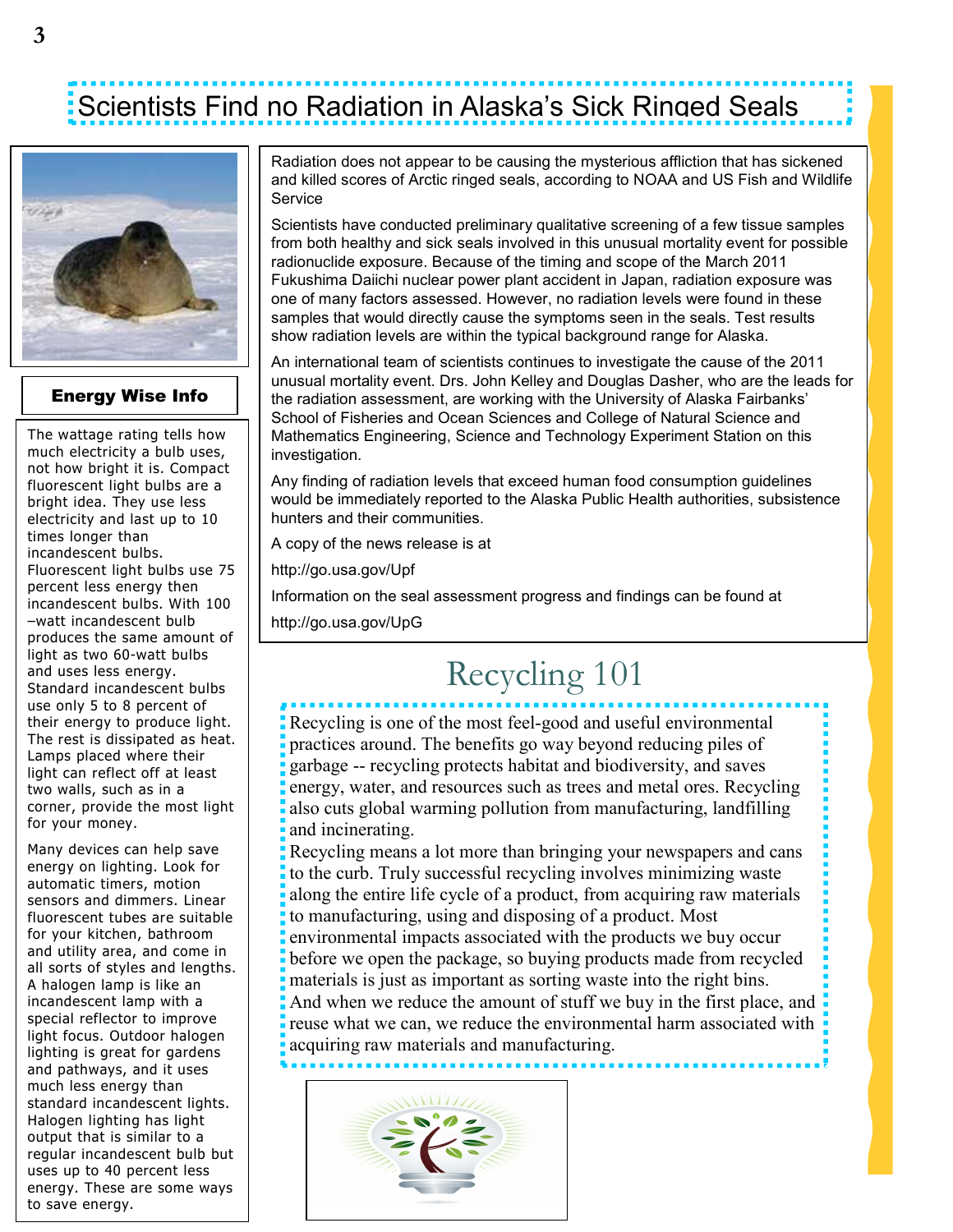#### Bon Appétit

| <b>PICKELED PIKE</b>                     |                                                                                             |
|------------------------------------------|---------------------------------------------------------------------------------------------|
| Recipe by: Grandma Connie Samuelson      | <b>DUMP CAKE</b>                                                                            |
| 1. Skin and fillet the pike              | 1 can of pineapple                                                                          |
| 2. Salt the fish for 3 or more months    | 1 can of cherry pie filling                                                                 |
| 3. Cut into cubes                        | 1 box of dry cake mix                                                                       |
| 4. Steep for 2 days                      | 1 stick of butter                                                                           |
| $\frac{1}{4}$ cup pickling spice         | 2 cups of walnuts                                                                           |
| 2 cups Vinegar                           |                                                                                             |
| 2 cups apple cider vinegar               | Grease pan.                                                                                 |
| 1 cup water                              | Put ingredients in that order.                                                              |
| $\frac{1}{2}$ cup sugar                  | DO NOT MIX THE CAKE MIX.                                                                    |
| $\frac{1}{2}$ tsp dill weed              | Cook it for 45-50 minutes at 350 degrees,<br>cool off.                                      |
| 1 small onion sliced                     | It's your choice to add whipped cream on                                                    |
| 1 cup wine optional                      | top.                                                                                        |
| 5. Soak for 3 days in a closed container | The easiest cake you will ever make.<br><b>Experiment with different fruit ingredients.</b> |
| 6. Stir once or twice a day              |                                                                                             |
| 7. Then eat                              | Hope you enjoy.                                                                             |
|                                          |                                                                                             |

Disease Vector Pathogens

By: Sharay Alexie

Disease vectors are very common around the world and are the most contaminant disease carriers. Disease vectors can infect any living organism, such as: people, animals, insects and birds. Vectors are organisms that transmit infections to one host to another. There are different types of disease vector cycles. The most common vectors would be blood born insects, human wastes and dump sites.

 Blood born insects carry parasites in their body system. For example, a mosquitoes' parasite is located in their salivary glands; when a mosquito inserts its mouth into the skin of the host, the parasite enters the blood stream of the host, the host is now infected with the mosquitos' parasite, and the parasite can be infected with malaris or west nile. Most parasites in mosquitoes are harmless and could only cause redness in the skins surface. Disease infected mosquitoes would depend on the number of hosts it has fed from.

The second most common vector would be human wastes. A human waste contains a massive amount of germs and bacteria. The cycle for this vector is very simple to contaminate another. The proper thing to do is to wash your hands after bathroom use to avoid becoming a vector for this cycle which could contaminate everything that person has touched. Another problem would be human wastes contaminating a certain area; for example, human wastes spotted in any area of the land could easily contaminate to any living organism or object just by passing through that infected area. This would be a vector for any disease a human carries or lime disease.

The third vector pathogen is dumpsites. The area of a dumpsite contains all kinds of contaminants; human wastes, oil, insects, birds, battery acids, mixed chemicals, plastics, led, iron, and etc. Any living organism such as birds, humans, animals, and insects that pass through a dumpsite is infected with the contaminants the dumpsite holds. Also vehicles such as: cars, trucks, snowmobiles, 4-wheelers and tractors would be contaminated passing through the dumpsite. All these living organisms and objects can pass the contamination to another object or living organism just by touching another. The vector for this cycle would be carrying all kinds of diseases the dumpsite holds.

4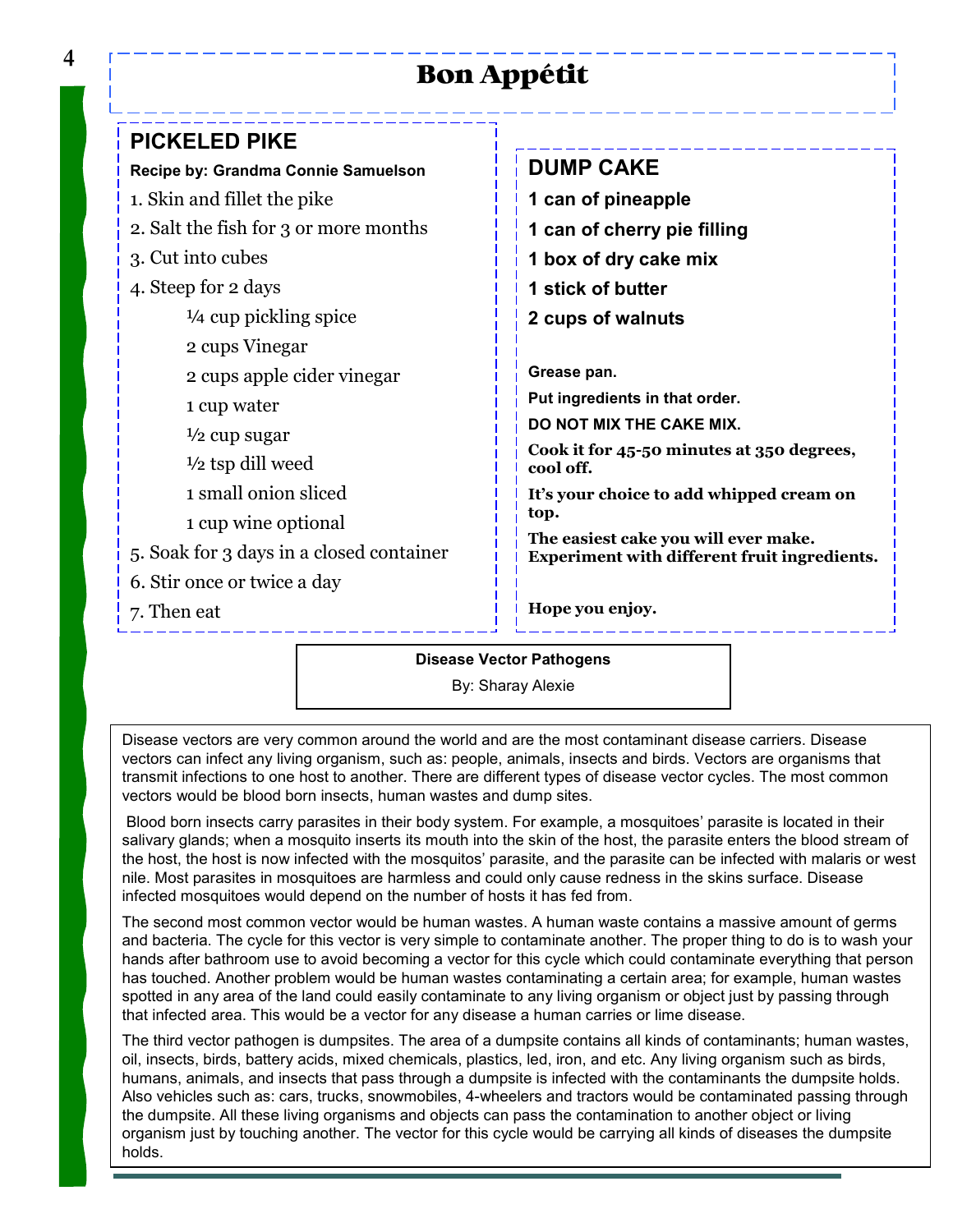The Time it Takes Litter to Decompose

| Paper                           | $2 - 5$<br>months |  |  |
|---------------------------------|-------------------|--|--|
| <b>Orange</b>                   | 6                 |  |  |
| <b>Peels</b>                    | months            |  |  |
| <b>Milk Cartons</b>             | 5 years           |  |  |
| <b>Cigarette Butts 20 years</b> |                   |  |  |
| Plastic                         | 15-20             |  |  |
| Bags                            | years             |  |  |
| Leather                         | 25-40             |  |  |
| <b>Shoes</b>                    | years             |  |  |
| Nylon                           | <b>30-40</b>      |  |  |
| <b>Cloth</b>                    | years             |  |  |
| <b>Plastic</b>                  | 150-200           |  |  |
| <b>Containers</b>               | years             |  |  |
| <b>Aluminum</b>                 | 80-100            |  |  |
|                                 | years             |  |  |

Styrofoam NEVER

#### What we recycle:

- ~Aluminum cans
- ~All types of batteries
- ~All brands of ink cartridges
- ~Lightbulbs/fluorescent lights
- ~Electronic Waste:

(tv's, computers, fax machines, cell phones, i-pods, anything electronic)

#### CALL 471-2322 IF YOU WOULD LIKE US TO PICK UP YOUR RECYCLABLES

#### BEAR CONTROL

The Board of Game voted unanimously to take steps to increase the moose population in the middle Kuskokwim River area by establishing a bear control program. The approved bear predation control area is located in some of the best moose habitat along the middle Kuskokwim River, which previously supported high levels of harvest for hunters throughout the Kuskokwim drainage and elsewhere.

 "The moose population is very low, and local people depend on moose meat. About half of the unit is closed to moose hunting, and the other half is open only to very limited Tier II hunting," said Board Chairman Cliff Judkins. "This program will allow moose numbers to rebound much faster than they can now. "Suitable habitat is available to support a larger moose population. Predation has been identified as a leading factor limiting moose production. A wolf control program has been in effect since 2004 in Unit 19A, and the wolf population has been reduced to a low, sustainable level by qualified members of the public, but bear predation on moose calves in spring and summer is likely slowing moose population recovery. The Board approved a program in which Department of Fish and Game staff will attempt to reduce the black and grizzly bear population in a small portion of Unit 19A as low as possible for two consecutive Spring periods. The entire subunit encompasses about 10,000 square miles, but bears would be killed only within the 540 square mile management area. Department staff will shoot all bears from helicopters.

 The Unit 19A program is modeled after a successful program near McGrath in 19D, where reduction in both wolf predation and bear predation resulted in timely and measurable growth in the moose population. As a result, a moose hunting season has been reestablished in the area after a five year closure. A research program conducted in the McGrath area of Unit 19D in 2001-2007showed that bear predation was the primary mortality factor on moose calves. Department staff reduced bear predation by capturing black and grizzly bears and moving them to other parts of Alaska. A similar situation exists in the approved Unit 19A bear control area, which is less than 100 miles from the McGrath research area. Moving bears was not approved in the Unit 19A program due to concerns from residents of other parts of the state who voiced opposition to translocating bears to their locale and the high cost. Reducing bear predation on moose in the proposed control area is expected to substantially increase the rate of recovery in the moose population. Without a bear control program, the moose population would likely take more than a decade to grow back to the level needed for local moose harvest. Department staff will salvage as many bear carcasses as possible and distribute bear meat to local communities.

The program will be in effect during spring of 2013 and 2014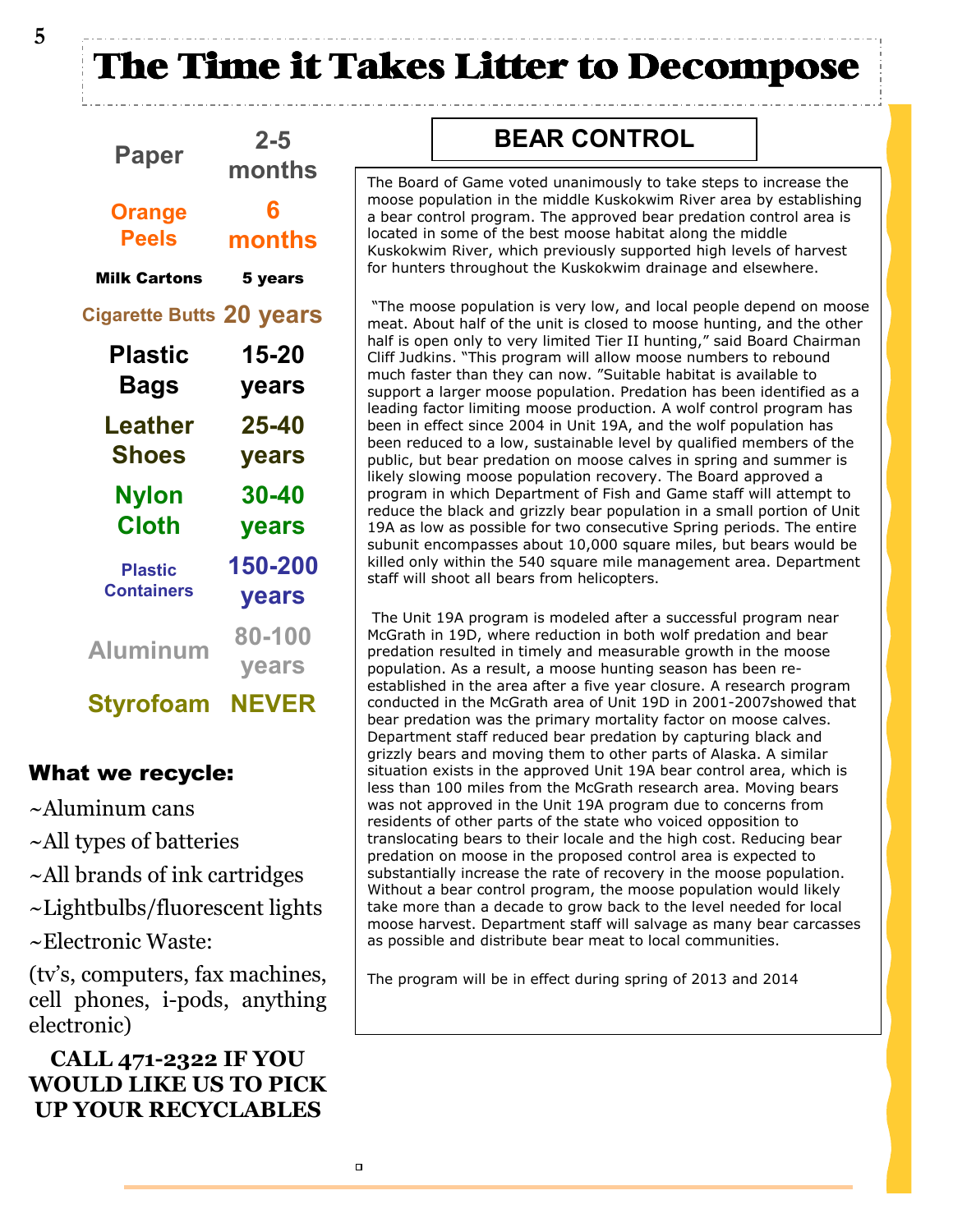### Did You Know?

- Each person in the United States throws away an average of one ton of garbage per year.
- The cities and county create 170 million pounds of house hold garbage and waste water sludge each year.
- We use more than 67 million tons of paper each year – which works out as about 580 pounds per person.

Each pound of aluminum makes 32 cans. About 90% of the contents of our bins could be REUSED or RECYCLED. Think twice before throwing the trash into dustbin. You can REDUCE the use of some items, can reuse some of them like paper and cardboard and take some of them (cans, plastic, bottles, batteries, lights, and ink cartridges) to recycle center.

Daily soda drinkers better keep exercising! To burn off 250 calories in a 20 ounce bottle of regular soda, a 135 pound person would have to:

- Walk 3 miles in 45 minutes
- Play vigorous basketball for 40 minutes; and/or
- Bike vigorously for 22 minutes

### Activities For March/April

## March 2012

| Sun | Mon                     | Tue                     | Wed                     | Thru                    | Fri                     | Sat |
|-----|-------------------------|-------------------------|-------------------------|-------------------------|-------------------------|-----|
|     |                         |                         |                         | 1                       | $\overline{2}$          | 3   |
| 4   | 5                       | 6                       | $\overline{7}$          | 8                       | 9                       | 10  |
| 11  | 12<br>Sewing<br>$4-8pm$ | 13<br>Sewing<br>4-8pm   | 14<br>Sewing<br>$4-8pm$ | 15<br>Sewing<br>$4-8pm$ | 16<br>Sewing<br>$4-8pm$ | 17  |
| 18  | 19<br>Sewing<br>4-8pm   | 20<br>Sewing<br>4-8pm   | 21<br>Sewing<br>$4-8pm$ | 22<br>Sewing<br>4-8pm   | 23<br>Sewing<br>4-8pm   | 24  |
| 25  | 26<br>Sewing<br>$4-8pm$ | 27<br>Sewing<br>$4-8pm$ | 28<br>Sewing<br>$4-8pm$ | 29<br>Sewing<br>$4-8pm$ | 30<br>Sewing<br>$4-8pm$ | 31  |

# April 2012

| Sun    | Mon             | Tue               | Wed               | Thru              | Fri               | Sat            |
|--------|-----------------|-------------------|-------------------|-------------------|-------------------|----------------|
| 1      | $\overline{2}$  | 3                 | 4                 | 5                 | 6                 | $\overline{7}$ |
|        | Sewing<br>4-8pm | Sewing<br>$4-8pm$ | Sewing<br>$4-8pm$ | Sewing<br>4-8pm   |                   |                |
| 8      | 9               | 10                | 11                | 12                | 13                | 14             |
| Easter |                 | Sewing<br>$4-8pm$ | Sewing<br>$4-8pm$ | Sewing<br>4-8pm   | Sewing<br>$4-8pm$ |                |
| 15     | 16              | 17                | 18                | 19                | 20                | 21             |
|        | Sewing<br>4-8pm | Sewing<br>$4-8pm$ | Sewing<br>$4-8pm$ | Sewing<br>$4-8pm$ | Sewing<br>4-8pm   |                |
| 22     | 23              | 24                | 25                | 26                | 27                | 28             |
|        | Sewing<br>4-8pm | Sewing<br>$4-8pm$ | Sewing<br>$4-8pm$ | Sewing<br>$4-8pm$ | Sewing<br>$4-8pm$ |                |
| 29     | 30              |                   |                   |                   |                   |                |
|        | Sewing<br>4-8pm |                   |                   |                   |                   |                |

"The difference between animals and humans is that animals change themselves for the environment, but humans change the environment for themselves." By Ayn Rand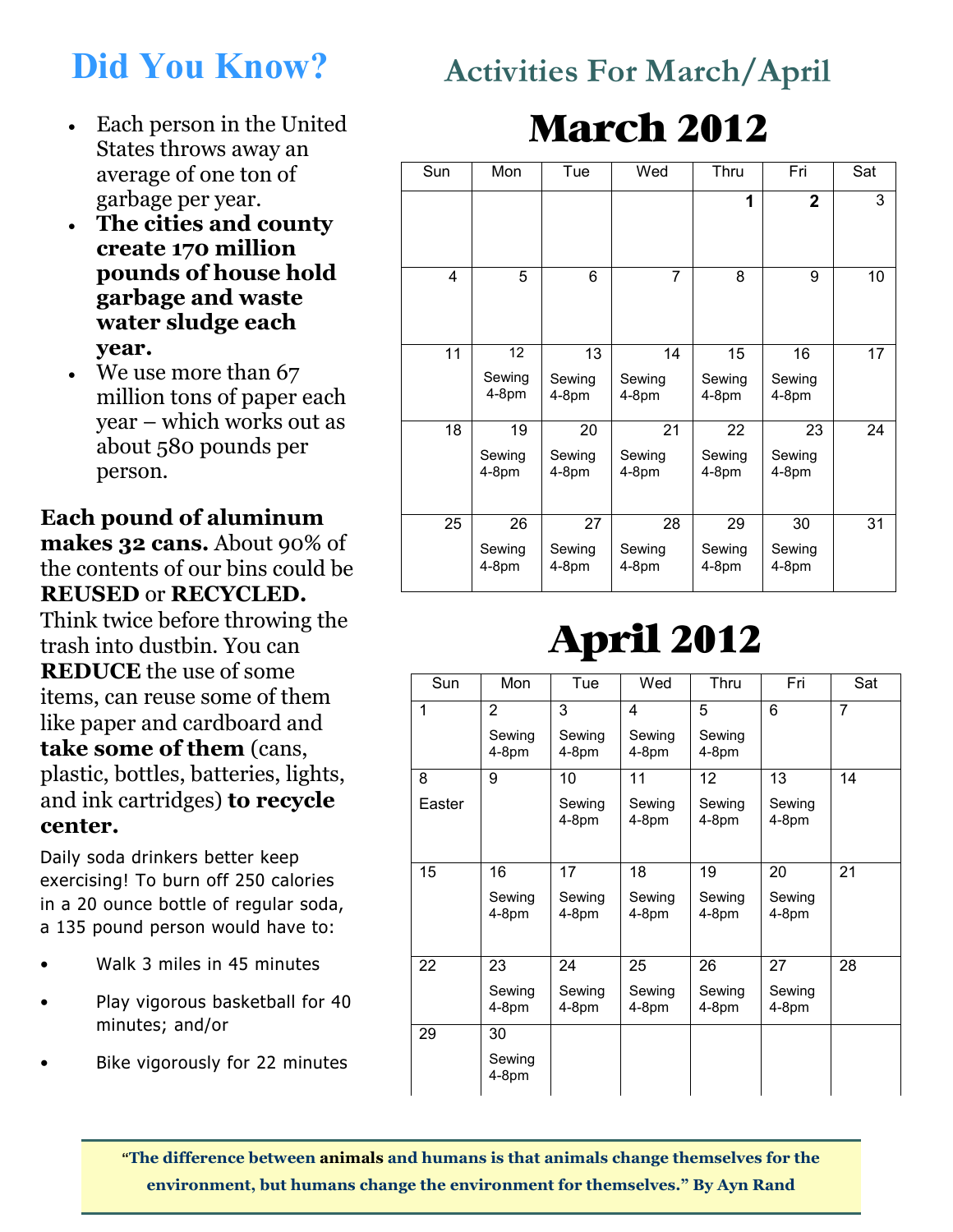#### RED DEVIL MINE CLEAN UP UPDATE

The DEC has been working with the EPA to oversee the BLM's Remedial Investigation work. Field work for the Remedial Investigation and Risk As-Mine tailings are shown adjacent to the settling pond in an August 2009 photo.Alaska Department of Environmental Conservation – Spill Prevention and Response Division – Contaminated Sites Program October 2011 asessment were conducted to a limited extent in 2010and more extensively in 2011. The purposes of the Remedial Investigation are to determine:

 If the tailings and soil at the site exceed state screening levels, and if so, where and at what concentrations. If the sediment and surface water in Red Devil Creek exceed federal and/or state screening levels for metals, and if so, where and at what concentrations. If the groundwater at the site exceeds federal and state cleanup levels, and if so, where and at what concentrations. If the sediment in the Kuskokwim River exceeds federal screening levels, and if so, where and at what concentrations.

If free-phase mercury is present outside the hazardous waste monofill and if the monofill is an appropriate long-term solution to the storage of that material. The concentrations of naturally occurring metals in the background media. How the contaminants migrate through the soil and groundwater to Red Devil Creek and the Kuskokwim River. The BLM will also conduct both a Human Health and Ecological Risk Assessment to calculate the risk from the contamination at the site to humans, animals (terrestrial, avian and aquatic) and plants. Both the Remedial Investigation and Risk Assessment Report are scheduled to be finalized in the summer of 2012. The BLM plans to prepare a Feasibility Study in late 2012 that will evaluate different cleanup options. The DEC and EPA will be working with the BLM to select appropriate cleanup alternatives to evaluate.



#### NEW IGAP ASSISTANT: ELIAS ALEXIE

Hello community readers! My name is Elias Alexie and I started working for IGAP in November 2011 and went to 3 trainings. So far, I went to the ATCEM Conference, B.I.A. Provider's Conference and the IGAP training in Anchorage. There was a lot of information I learned going to these trainings and learning from different villages how they back haul, recycle, and keep their dumps in good condition. At the ATCEM training it was very interesting, some villages throw their garbage into a lake or a creek and not knowing there are many toxins that can affect people and wildlife. At the B.I.A. conference, people mentioned it's getting harder to fish and hunt due to strict regulations. The fish are declining and so are the moose in our area. I look forward in protecting our subsistence lifestyle, and keeping our community clean and healthy for future generations to come.



#### RAVEN AMERICORPS MEMBER Sharay Alexie

My name is Sharay Alexie, and I've recently been hired by RurAL Cap to be a part of the new 2012-13 RAVEN AmeriCorps Program. The mission statement for this program is to empower low income Alaskans through advocacy, education, affordable housing and direct services that respect our unique values and cultures. The direct role for my job is Community Development: Identifying environmental issues or problems with the community, working with the tribal council, clinic, schools and other entities to improve awareness and understanding of community environmental problems or culture.

I work with IGAP to improve the recycling program and project sites. I also help plan and conduct healthy activities for the youth and community. I work Monday-Friday 9am-5pm. If you need to contact me, call 471- 2322.



"You must be the change that you wish to see in the world." -Mahatma Gandhi

#### Teacher's Needed!!! Sewing/Craft Nights

We are looking for talented Youths and Adults to teach specific Traditional Activities starting in March and end in April. Crocheting, beaver hats, quilting, guspuk, trapping, slippers, beaver gloves, beading, head dress, dancing fans, mukluks, knitting gloves and hats. Call Bonnie or Denise 471- 2207 for more info. See calendar for schedule.